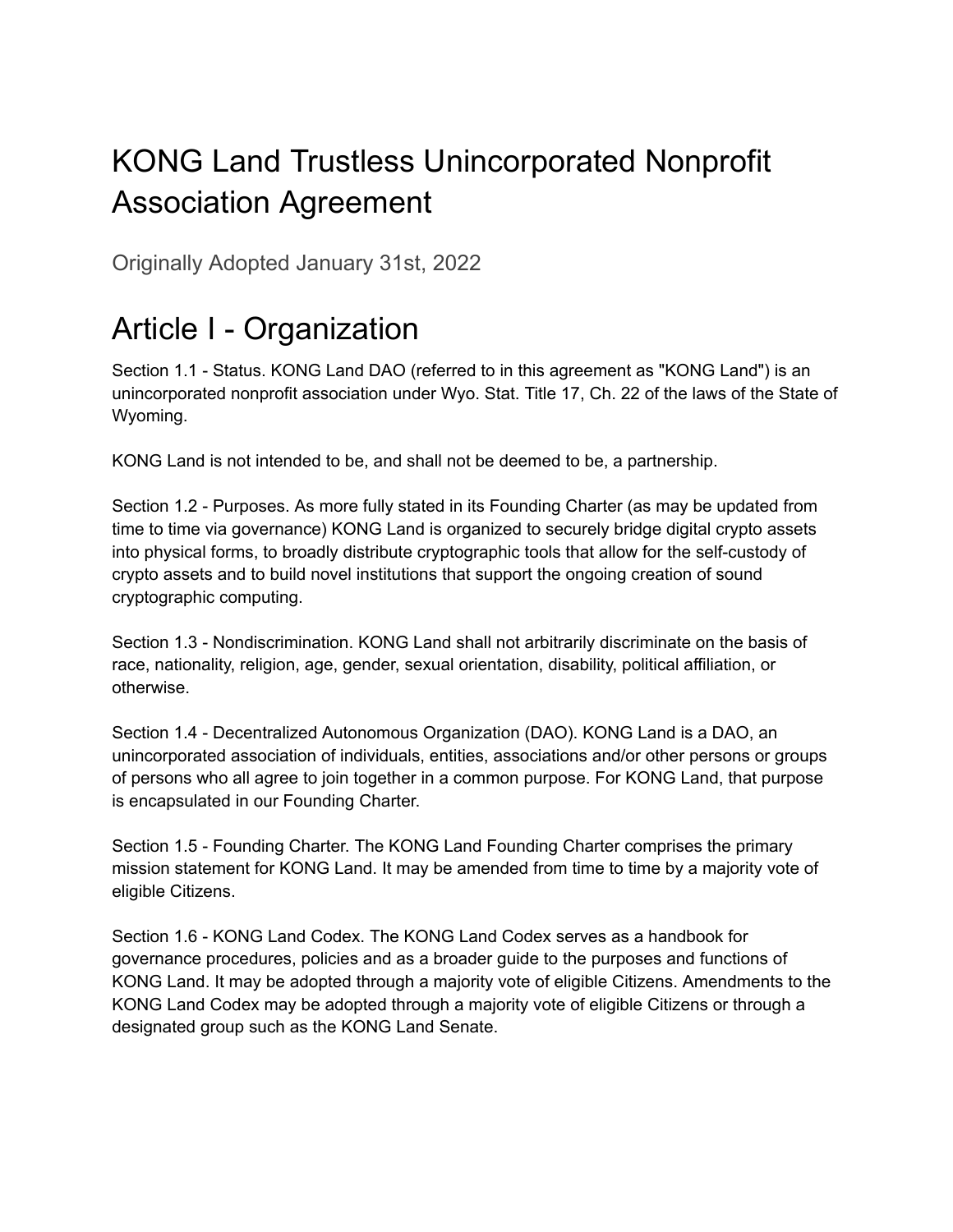#### Article II - Membership

Section 2.1 - Eligibility Membership as defined in Wyo. Stat. Title 17, Ch. 22 shall be voluntary and application open to any individual of at least 18 years of age whose purpose or presumed intent is to contribute, to build, and to use the services of KONG Land and is willing to accept the responsibilities and terms of membership.

Section 2.2 - Admission. Membership in KONG Land shall be determined via (1) holding a \$CITIZEN ERC-721 token at the Ethereum address

0x355929193308e157760824ba860390924d77fab9 and (2) carrying out an on-chain signature action from the wallet holding the \$CITIZEN ERC-721 token whereby the applicant signs the Founding Charter co-located at <https://charter.kong.land/charter> and on the Arweave blockchain with the document identifier 1HhgIhjmE724U6SHVVhtIFLxGlCLy\_h0O4SkA3IDhPY. The signature will be recorded on the Arweave blockchain and can be retrieved by a tag consisting of the wallet address of the Citizen holder. Only one membership will be granted to one person regardless of the number of \$CITIZEN ERC-721 tokens held, and additional steps may be taken to prove personhood as determined by the membership. If the Founding Charter is amended from time to time as detailed in Section 1.5, Citizens may need to sign the amended Founding Charter in order to retain voting rights.

\$CITIZEN is a membership and voting token for participating in and improving the governance of KONG Land via the Designated Smart Contract. KONG Land will consistently review, and if necessary, Citizens can make adjustments to the admission requirements based on its evolving needs. The current path to initiate a proposal to join membership and to signal members for a vote can be found in the KONG Land Codex, and may be updated from time to time.

Section 2.3 - Rights. KONG Land Citizens shall utilize the "Designated Smart Contract" (a smart contract deployed to the Designated Blockchain at the Designated Blockchain Address) as the exclusive method of holding, allocating among the Citizens, and spending, or otherwise distributing any Tokens that are KONG Land property, of minting and issuing \$CITIZEN Membership Tokens and holding and recording votes of the Citizens. KONG Land may also utilize the Designated Smart Contract to administer and facilitate certain other arrangements and transactions involving KONG Land, the Citizens and/or third parties.

KONG Land Citizens' rights and responsibilities are controlled by the use of the Designated Smart Contact used to conduct its governance and KONG Land activities. Citizens will cast votes and carry out the decisions made on the Designated Smart Contract. \$CITIZEN tokens are held in Account Addresses, key paired wallets controlled by Citizens in a designated hexadecimal address ("Member Web3 Account"). The registry of Member Web3 Account addresses holding \$CITIZEN governance tokens of KONG Land and who are capable of voting can be found here: <https://charter.kong.land/charter>.

Section 2.4 - Responsibilities. By accepting and retaining membership each applicant shall agree to use the services of KONG Land on at least an occasional basis. Each Citizen shall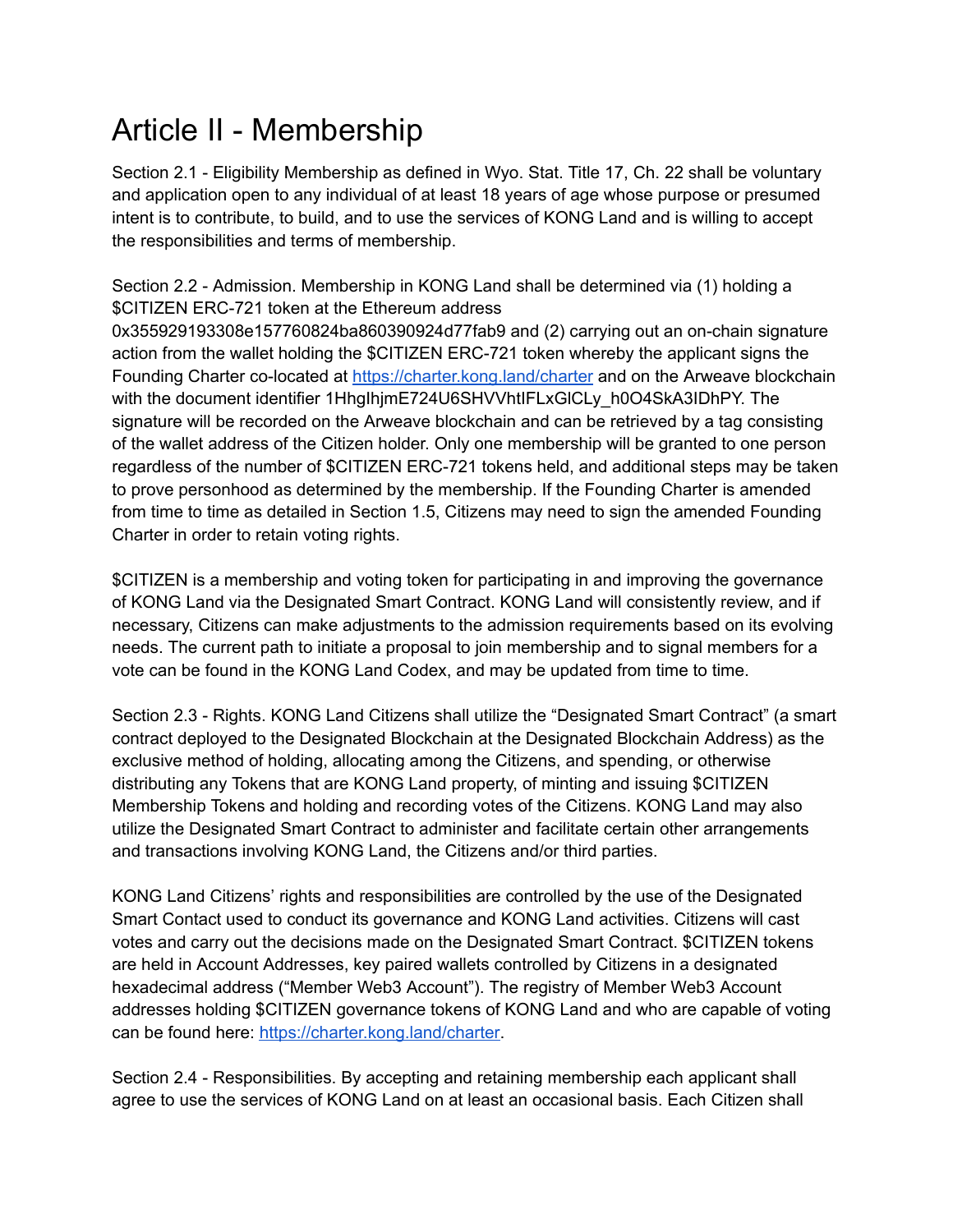keep reasonably current in payment of any dues or membership fees and other financial obligations of membership. Each Citizen shall notify KONG Land of an e-mail address or other acceptable communication channel by which the member may receive written or electronic materials required or permitted by this document or shall notify KONG Land that the member has no e-mail address and designate the mutually acceptable form of communication.

If you are a Citizen, you consent to contact and agree to become legally bound by this Agreement as a KONG Land participant .

Section 2.5 - Limitations. Status as a Citizen does not (and shall not be deemed to) create, and the Membership do not (and shall not be deemed to) include, any authority, right or power on the part of a Citizen to act as the agent, representative or attorney of or otherwise act on behalf of KONG Land or any other Citizen, to bind KONG Land or any other Citizen to any Contract or Liability or to convey any KONG Land property or any asset, right or property owned or held by or on behalf of KONG Land or any Citizen. Without limiting the generality of the foregoing, no Citizen shall be deemed the partner of KONG Land or any other Citizen. No Citizen shall state, purport, imply, hold out or represent to any person that such Citizen or any other Citizen has any such authority, right or power.

To the maximum extent permitted by applicable law, no Citizen shall be (or shall be deemed to be) liable for any liability of the KONG Land or any other Citizen. This shall not (and shall not be deemed to) create or imply any obligation of KONG Land or any Citizen to indemnify or compensate any Citizenfrom, or hold any Citizen harmless against, any Liabilities incurred by such DAO Member under any applicable law, in connection with the Citizens's participation in KONG Land or otherwise.

Section 2.6 - Inactive status. A Citizen who falls from good standing may have their membership revoked or suspended through the vote of Membership (each said action, a "Guild Kick/Member Removal"). References herein to the rights and entitlements of members shall be understood to refer only to members in good standing. Good standing will mean participating in at least one vote every two years within KONG Land and not conducting any criminal activity against KONG Land. The definition for good standing, including the minimum voting requirement of one vote every two years, may be updated from time to time as specified by the KONG Land Codex.

Section 2.7 - Access to information. Citizens shall have access to information concerning the operational and financial affairs via the Treasury application of the organization. Currently the KONG Land treasury can be viewed via Designated Smart Contract.

Section 2.8 - Settlement of disputes. In any dispute between KONG Land and any of its Citizens or former Citizens which cannot be resolved through informal negotiation, it shall be the policy of KONG Land to use mediation whereby an impartial mediator may facilitate negotiations between the parties and assist them in developing a mutually acceptable settlement. Neither party with a grievance against the other shall have recourse to litigation until the matter is submitted to mediation and attempted to be resolved in good faith. In the event that a dispute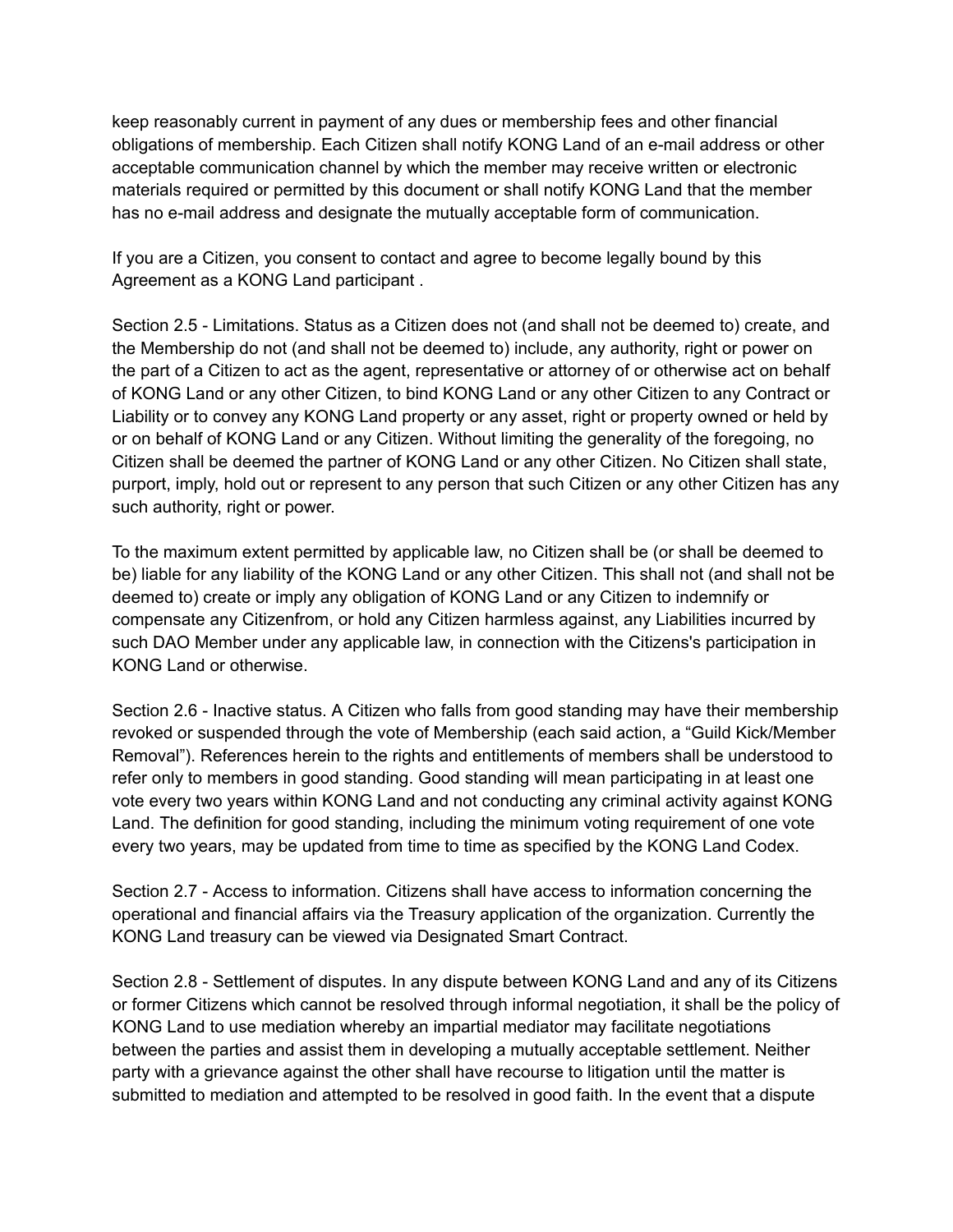cannot be resolved through mediation, Membership agree that there is a preference to settle disputes amongst members or between members and KONG Land via decentralized dispute mechanisms via smart contract protocols as specified from time to time by the KONG Land Codex.

Section 2.9 - Transferability of Membership. Membership rights and interests may be transferred through transfer of the \$CITIZEN token and readmission through the steps described in Section 2.2. The KONG Land membership may vote to change or remove transferability.

Section 2.10 - Withdrawal and Expulsion. A Citizen may withdraw at any time upon notice to KONG Land by burning or transferring their \$CITIZEN token. A member may be expelled by KONG Land through the Guild Kick procedure established in Article VI of this document and adopted by the membership. Upon termination of membership \$CITIZEN token, all rights and interests in KONG Land shall cease.

#### Article III - Meetings of Members

Section 3.1 - Meetings. Meetings of Citizens shall be described on a basis at the discretion of its membership in the KONG Land Citizens Forum. Typically, governance meetings are set on a bi-weekly cadence through internet chat which is where parties agree to conduct such other business as may properly come before the meeting.

Section 3.2 - Special meetings. Special meetings of Citizens may be called by a designated group (the "KONG Land Senate"). The KONG Land Senate as described in Section 4.2 is not required and may never be formed. Creation and Designation of the KONG Land Senate will be approved via the Designated Smart Contract.

Section 3.3 -Time and place. The date, time and place of all meetings of the KONG Land Senate shall be determined by the KONG Land Senate or, in the event that the KONG Land Senate fails to act, by a call for vote via the Citizens.

Section 3.4 - Notice. The membership is responsible for monitoring votes of concern on the Designated Smart Contract. Notice of votes can be set up by \$CITIZEN holders via the Designated Smart Contract and when votes are triggered in KONG Land Citizens Forum. Notices of meetings shall also be posted on KONG Land's official social media and KONG Land Citizens Forum including the Citizen information roster, but the inadvertent failure to do so shall not affect the validity of the meeting. Any business conducted at a meeting of members other than that specified in the notice of the meeting shall be of an advisory nature only.

Section 3.5 - Quorum. The KONG Land Codex ("Codex") shall provide a written explanation of the voting mechanism and voting quorum requirements of KONG Land. All actions using a software agent, Treasury, membership and voting are governed by the Designated Smart Contract.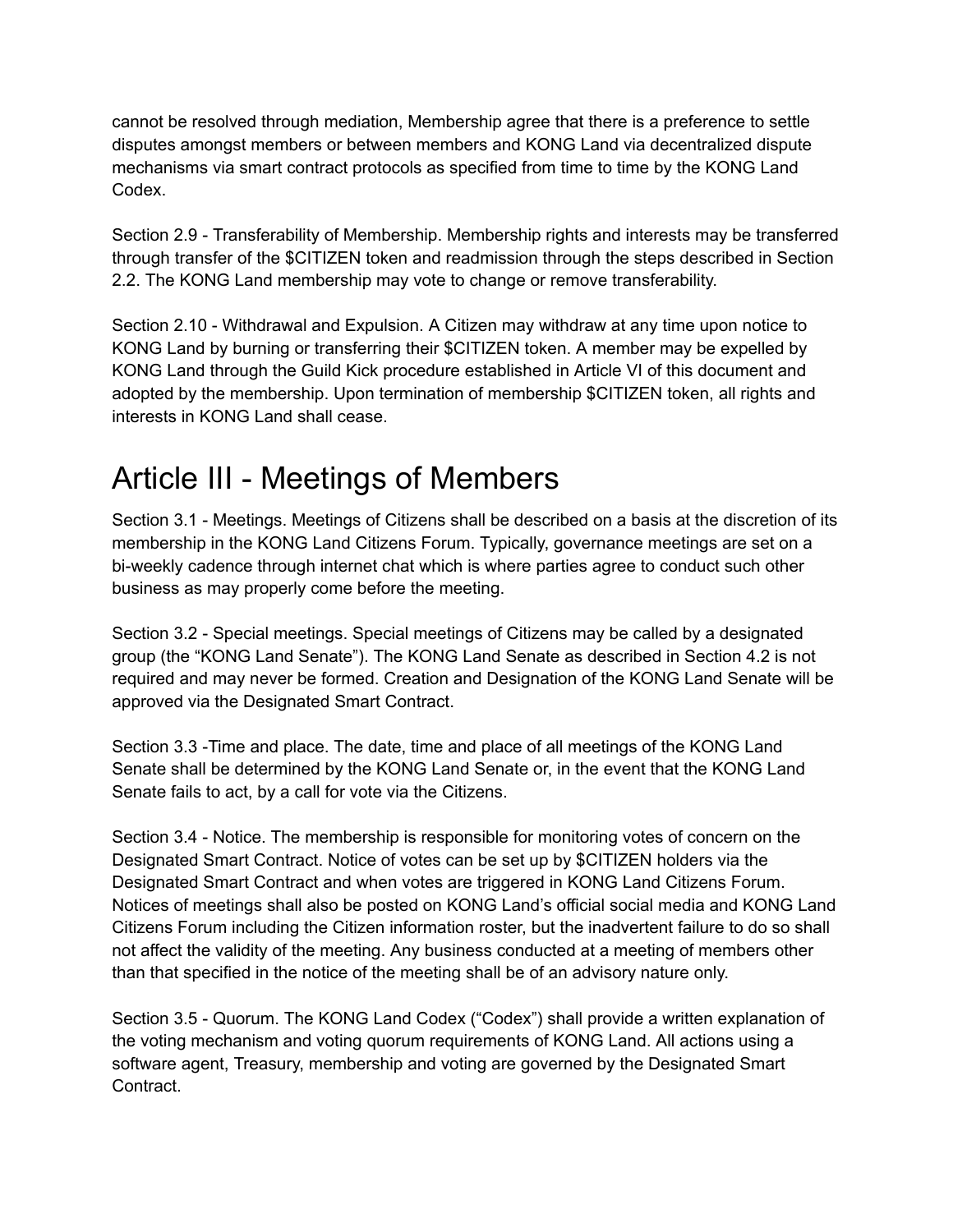Section 3.6 - Voting. Unless otherwise required or designated in writing, each Citizen in good standing, as defined within Section 2.6, shall have one and only one vote on each matter submitted to a vote of Citizens. Voting by manual proxy shall not be permitted, programmatic proxy voting may be used with the consent of the DAO unless otherwise required by law or by this agreement, issues shall be decided by the Designated Smart Contract. Records of membership shall be associated with an Account Address and be made accessible via Designated Smart Contract on the Designated Blockchain Network.

# Article IV - Decentralized Governance

Section 4.1 - Powers and duties. Except as to matters reserved to members by law or by this agreement, all KONG Land powers shall be exercised by or under the authority of Citizens or such agents or designees approved by Citizens through Designated Smart Contract voting.

Section 4.2 - KONG Land Senate. Should Citizens vote for a proposal creating the KONG Land Senate via the Designated Smart Contract, the structure, terms and means of selection of members of the KONG Land Senate ("Senators") shall be enumerated in said proposal and recorded in the Codex. The KONG Land Senate structure, terms and means of selection of Senators may be amended by a vote of Citizens.

#### Article V - Governance Shares and Capital Shares

Section 5.1 - Redemption. Citizens have no rights of redemption of any working capital, or token assets, held within KONG Land. It is not anticipated that KONG Land will ever turn a "profit" as excess capital will be paid out via charitable donations, grants, or other forms of support meant to carry out the Founding Charter.

#### Article VI - Guild Kick/Member Removal and Exit

Section 6.1 - Guild Kick/Citizen Removal Procedures. Shall be governed by the Codex.

Section 6.2 - Material Adverse Exception Event. Notwithstanding anything to the contrary set forth in Section 4, if there is a Material Adverse Exception Event, then the rules and procedures set forth in this clause shall determine the rights and obligations of the Citizens relating to the KONG Land property.

#### Article VII - Fiscal and Miscellaneous Matters

Section 7.1 - Fiscal year. The fiscal year of KONG Land shall be the calendar year beginning January 1st and Ending December 31st.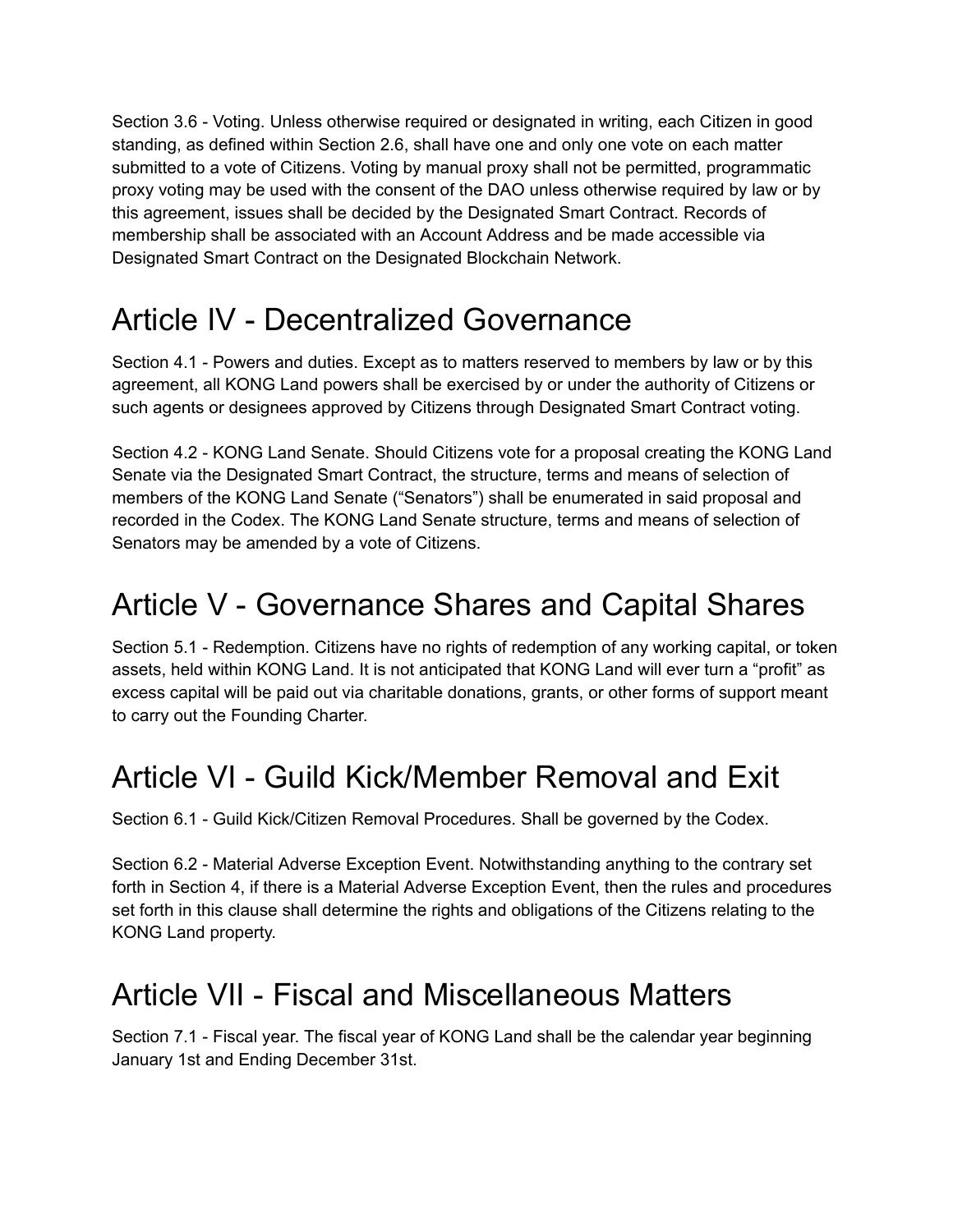Section 7.2 - Indemnification. KONG Land shall indemnify its directors, officers, employees, or agents as required under Wyoming law, and may indemnify such persons as permitted under Wyoming law. Indemnification payments shall be made on a priority basis but only in such increments and at such times as will not jeopardize the ability of KONG Land to pay its other obligations as they become due.

Section 7.3 - Communication by electronic means. Unless otherwise required by law or by agreement, any notice, vote, consent, petition, or other oral or written communication required or permitted can be delivered by electronic means, provided that, in the case where such communication expressly or impliedly requires the signature of the person submitting the communication, means are in place to reasonably assure the authenticity of the signature.

# Article VIII - Interpretation and Amendment of Agreement

Section 8.1 - Interpretation. The KONG Land Senate (if formed via vote of Citizens) shall have the power to interpret this Constitution, apply them to particular circumstances, and adopt policies in furtherance of them, provided that all such actions are reasonable and consistent.

Section 8.2 - Severability. In the event that any provision of this Constitution is determined to be invalid or unenforceable under any statute or rule of law, then such provision shall be deemed inoperative to such extent and shall be deemed modified to conform with such statute or rule of law without affecting the validity or enforceability of any other provision of this Constitution.

Section 8.3 - Amendment. This Constitution may be amended by presenting the redlined version of the amendments at a meeting of Citizens, and adopted by a vote or merge request as prescribed in the Codex. As a form of soft consensus, any Citizen may timely protest a merge request made to the Constitution that has not been adopted as an approved version by Citizens via the Designated Smart Contract.

# Article IX - Definitions

(a) "Account Address" means a public key address on the Designated Blockchain Network that is uniquely associated with a single private key, and at which no smart contract has been deployed.

(b) "Claim" means any past, present or future dispute, claim, controversy, demand, right, obligation, liability, action or cause of action of any kind or nature.

(c ) "Confirmation" of a transaction shall be deemed to have occurred if and only if such transaction has been recorded in accordance with the Consensus Rules in a valid block whose hashed header is referenced by at least 12 subsequent valid blocks on the Designated Blockchain.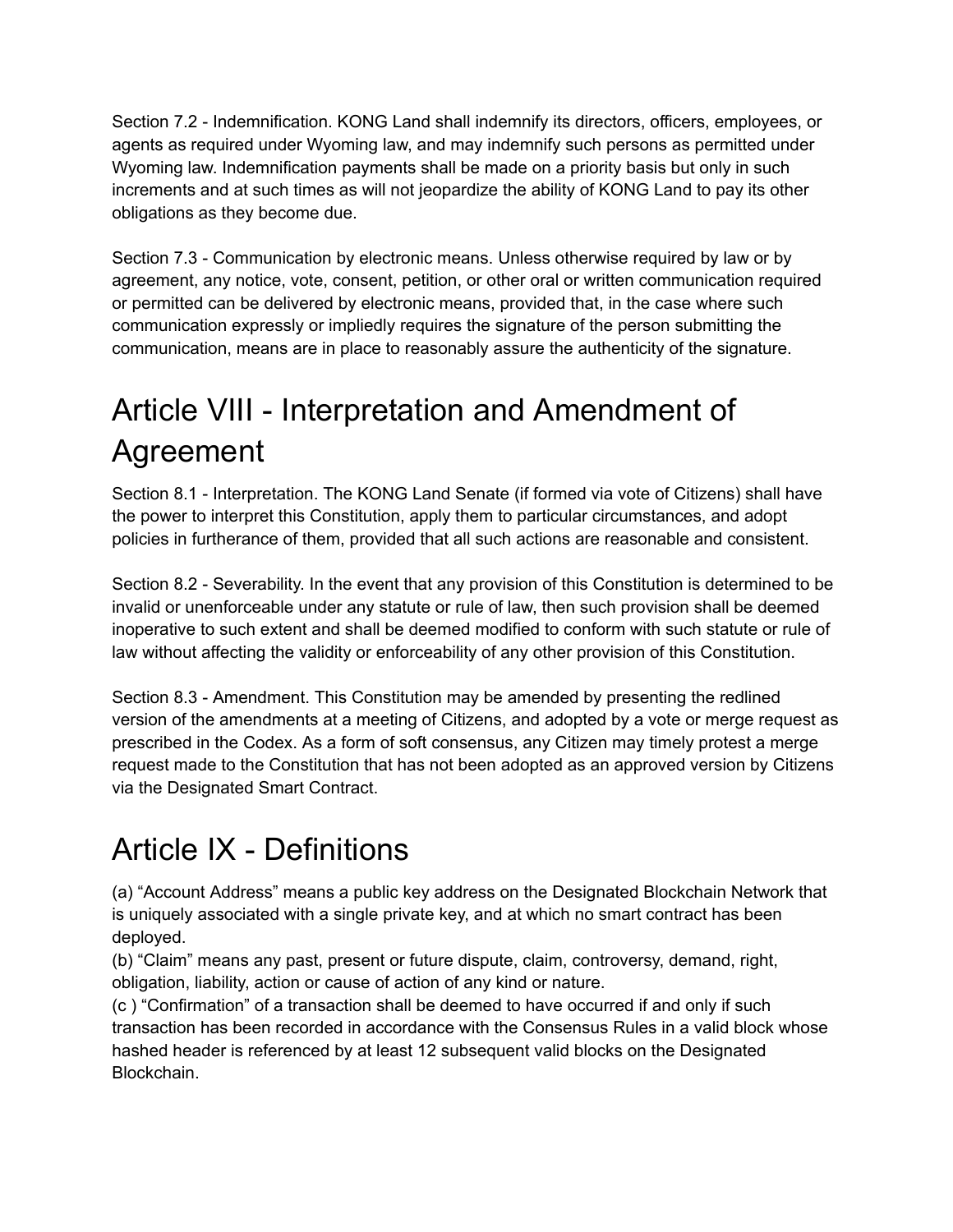(d) "Consensus Attack" means an attack that: (i) is undertaken by or on behalf of a block producer who controls, or group of cooperating block producers who collectively control, a preponderance of the means of block production on the Designated Blockchain Network; and (ii) has the actual or intended effect of: (A) reversing any transaction made to or by the Designated Smart Contract after Confirmation of such transaction, including any "double spend" attack having or intended to have such effect; or (B) preventing inclusion in blocks or Confirmation of any transaction made to or by the Designated Smart Contract, including any "censorship attack," "transaction withholding attack" or "block withholding attack" having or intended to have such effect.

(e) "Consensus Rules" means the rules for transaction validity, block validity and determination of the canonical blockchain that are embodied in the Designated Client.

(f) "Contract" means any: (i) written, oral, implied by course of performance or otherwise or other agreement, contract, understanding, arrangement, settlement, instrument, warranty, license, insurance policy, benefit plan or legally binding commitment or undertaking; or (ii) any representation, statement, promise, commitment, undertaking, right or obligation that may be enforceable, or become subject to an Order directing performance thereof, based on equitable principles or doctrines such as estoppel, reliance, or quasi-contract.

(g) "KONG Land Property" means any Token or other asset, right or property licensed to or on deposit with or owned, held, custodied, controlled or possessed by or on behalf of KONG Land, including any Token on deposit with or held, controlled, possessed by or on deposit with the Designated Smart Contract.

(h) "Designated Blockchain" means at any given time, the version of the digital blockchain ledger that at least a majority of nodes running the Designated Client on the Designated Blockchain Network recognize as canonical as of such time in accordance with the Consensus Rules. For the avoidance of doubt, the "Designated Blockchain" does not refer to ETHEREUM CLASSIC or any digital blockchain ledger commonly known as a "testnet".

(i) "Designated Blockchain Network" means the Ethereum mainnet (networkID:1, chainID:1)" as recognized by the Designated Client.

(j) "Designated Client" means the Official Go Ethereum client available at [https://github.com/ethereum/go-ethereum.](https://github.com/ethereum/go-ethereum)

(k) "Designated Smart Contract" means the smart contract deployed at address [Designated Smart Contract Address] on the Designated Blockchain.

(l) "Distributed KONG Land Property" means any asset, right or property that was once KONG Land Property and has been distributed to a DAO Member.

(m) "Legal Order" means any restraining order, preliminary or permanent injunction, stay or other order, writ, injunction, judgment or decree that either: (i) is issued by a court of competent jurisdiction, or (ii) arises by operation of applicable law as if issued by a court of competent jurisdiction, including, in the case of clause "(ii)" an automatic stay imposed by applicable law upon the filing of a petition for bankruptcy.

(n) "Legal Proceeding" means any private or governmental action, suit, litigation, arbitration, claim, proceeding (including any civil, criminal, administrative, investigative or appellate proceeding), hearing, inquiry, audit, examination or investigation commenced, brought, conducted or heard by or before, or otherwise involving, any court or other governmental entity or any arbitrator or arbitration panel.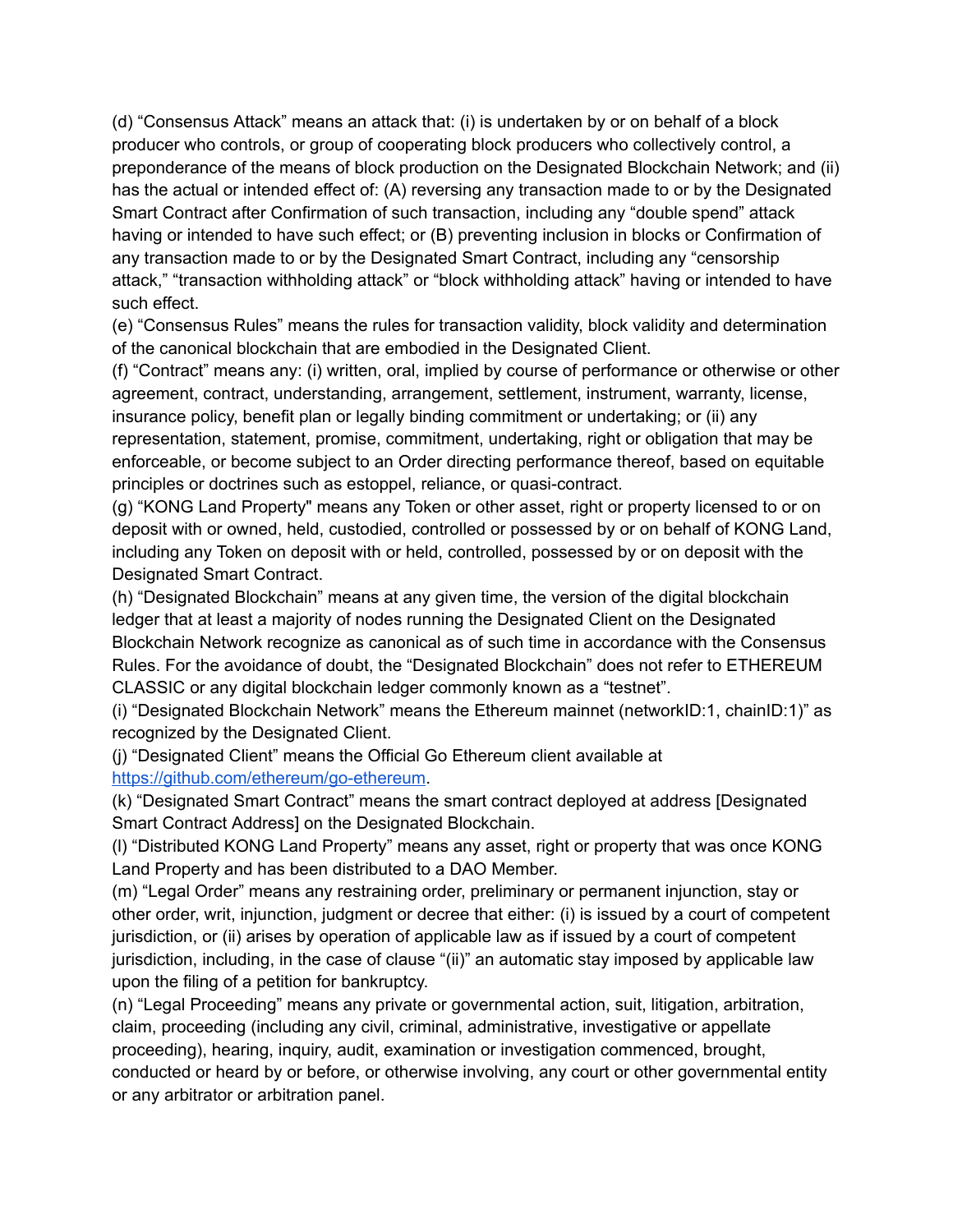(o) "Liability" means any debt, obligation, duty or liability of any nature (including any unknown, undisclosed, unmatured, unaccrued, unasserted, contingent, indirect, conditional, implied, vicarious, inchoate derivative, joint, several or secondary liability), regardless of whether such debt, obligation, duty or liability would be required to be disclosed on a balance sheet prepared in accordance with generally accepted accounting principles and regardless of whether such debt, obligation, duty or liability is immediately due and payable. To be "Liable" means to have, suffer, incur, be obligated for or be subject to a Liability.

(p) "Lien" means any lien, pledge, hypothecation, charge, mortgage, security interest, encumbrance, other possessory interest, conditional sale or other title retention agreement, intangible property right, claim, infringement, option, right of first refusal, preemptive right, exclusive license of intellectual property, community property interest or restriction of any nature including any restriction on the voting of any security or restriction on the transfer, use or ownership of any security or other asset.

(q) "Material Adverse Exception Event" means that one or more of the following has occurred, is occurring or would reasonably be expected to occur:

- (i) a Consensus Attack adversely affecting the results or operations of the Designated Smart Contract;
- (ii) the Designated Smart Contract having become inoperable, inaccessible or unusable, including as the result of any code library or repository incorporated by reference into the Designated Smart Contract or any other smart contract or oracle on which the Designated Smart Contract depends having become inoperable, inaccessible or unusable or having itself suffered a Material Adverse Exception Event, mutatis mutandis;
- (iii) a material and adverse effect on the use, functionality or performance of the Designated Smart Contract as the result of any bug, defect or error in the Designated Smart Contract or the triggering, use or exploitation (whether intentional or unintentional) thereof (it being understood that for purposes of this clause "(iii)", a bug, defect or error will be deemed material only if it results in a loss of 15 percent of the KONG Land Property);
- (iv) any unauthorized use of an administrative function or privilege of the Designated Smart Contract, including: (A) any use of any administrative credential, key, password, account or address by a Person who has misappropriated or gained unauthorized access to such administrative credential, key, password, account or address or (B) any unauthorized use of an administrative function or privilege by a [DAO Membership Units Ticker] Member or a representative of a \$CITIZEN Member; or
- (v) the Designated Smart Contract, any of the \$CITIZEN Members or the KONG Land Property is subject to a Legal Order that prohibits the Designated Smart Contract (or that, if the Designated Smart Contract were a Person, would prohibit the Designated Smart Contract) from executing any function or operation it would otherwise reasonably be expected to execute.
- (vi )"Person" means any human, robot, bot, artificial intelligence, corporation, partnership, association or other individual or entity recognized as having the status of a person under the law.
- (vii) "Token" means a digital unit that is recognized by the Designated Client on the Designated Blockchain Network as capable of: (a) being uniquely associated with or